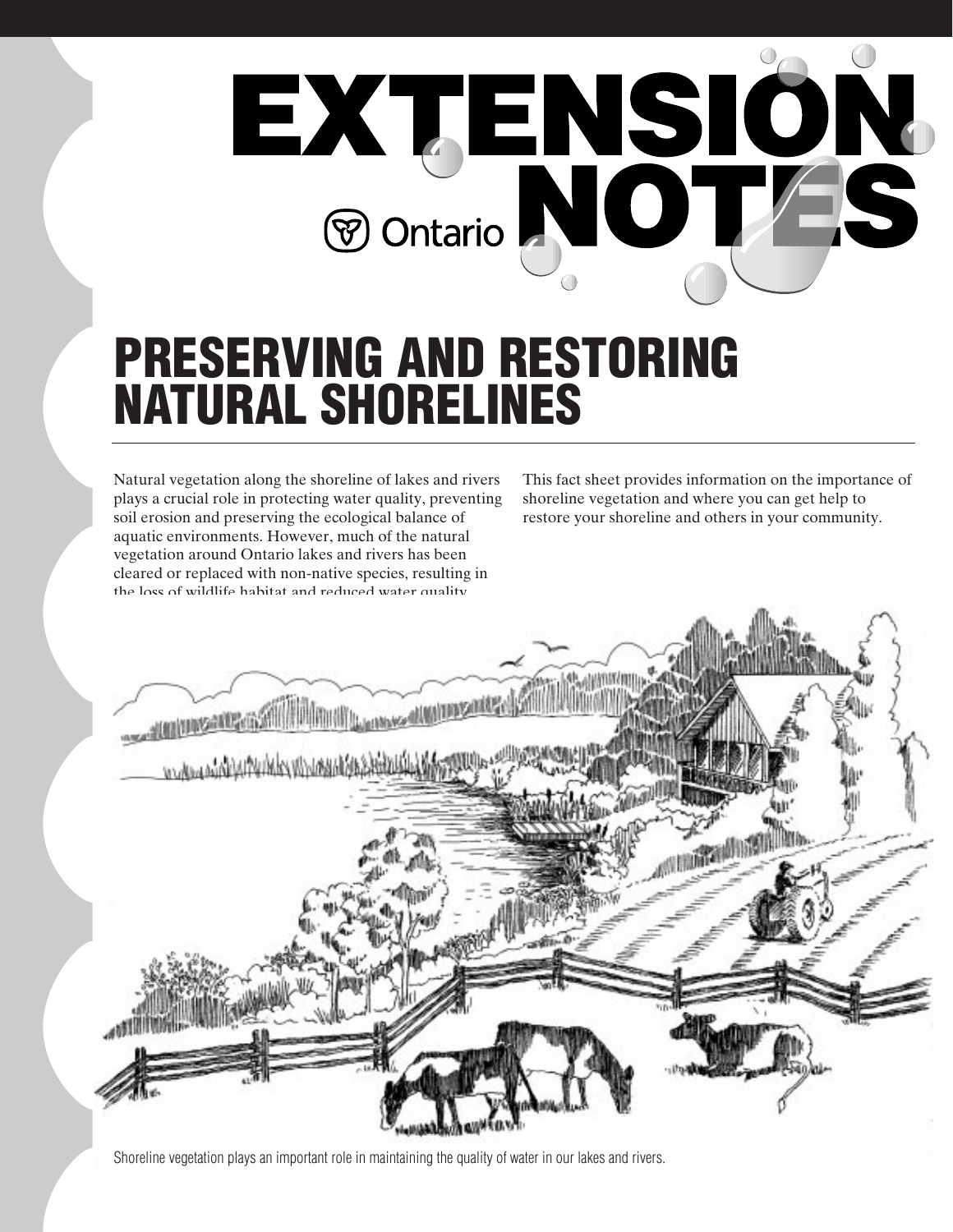# **THE RIBBON OF LIFE**

Ninety per cent of all lake life is born, raised and fed in the area where land and water meet. The shallow water and the first 10 to 15 metres of shoreland forms a ribbon of life around lakes and rivers that is essential to the survival of many species. This rich and complex habitat supports plants, micro-organisms, insects, amphibians, birds, mammals and fish.

Unaware of the importance of shoreline vegetation, many landowners clear their shorelines and transform them into urban landscapes. They destroy the cattails, bulrushes and other native species, and replace them with lawns and non-native species. They also build retaining walls, docks and boathouses. These changes destroy the balance of the aquatic and shoreline ecosystems. They also alter the wildlife habitat, natural beauty and character of our lakes and rivers.

Natural shoreline vegetation plays an important role in preventing soil erosion. Plant roots anchor the soil, preventing shoreland from being washed away by currents, waves and rain. The roots of mature trees reach down to the upper levels of the water table. Dogwood and meadowsweet roots form a web that extends a half-metre downward, these native species are far more effective in protecting properties from erosion than the roots of grasses, which only reach eight centimetres below the surface.

By preventing erosion and runoff, natural shoreline vegetation also improves water quality. When soil and excess nutrients are washed into the water, fish spawning beds can be destroyed, dissolved oxygen is depleted and the growth of algae and aquatic plants is encouraged. Shoreline vegetation also improves water quality by shading and cooling shallow water.

All of these changes in water quality can lead to rapid eutrophication — the aging of a lake. Eutrophication of a lake ultimately changes the kinds and numbers of species that can live there.

# **SHORELANDS ARE PROTECTED BY LAW**

Conservation Authorities, the Ontario Ministry of Natural Resources and Parks Canada have laws and regulations governing docks, boathouses and other shoreline structures.

#### **NATURAL SHORELINE VEGETATION**

- provides shelter and food for wildlife
- supports spawning beds for fish
- enhances water quality
- traps runoff and excess nutrients
- shades and cools water
- discourages growth of algae and aquatic plants

## **NO SHORELINE VEGETATION**

- does not provide shelter and food for wildlife
- degrades spawning beds for fish
- decreases water quality
- increases runoff and excess nutrients
- warms water
- encourages growth of algae and aquatic plants

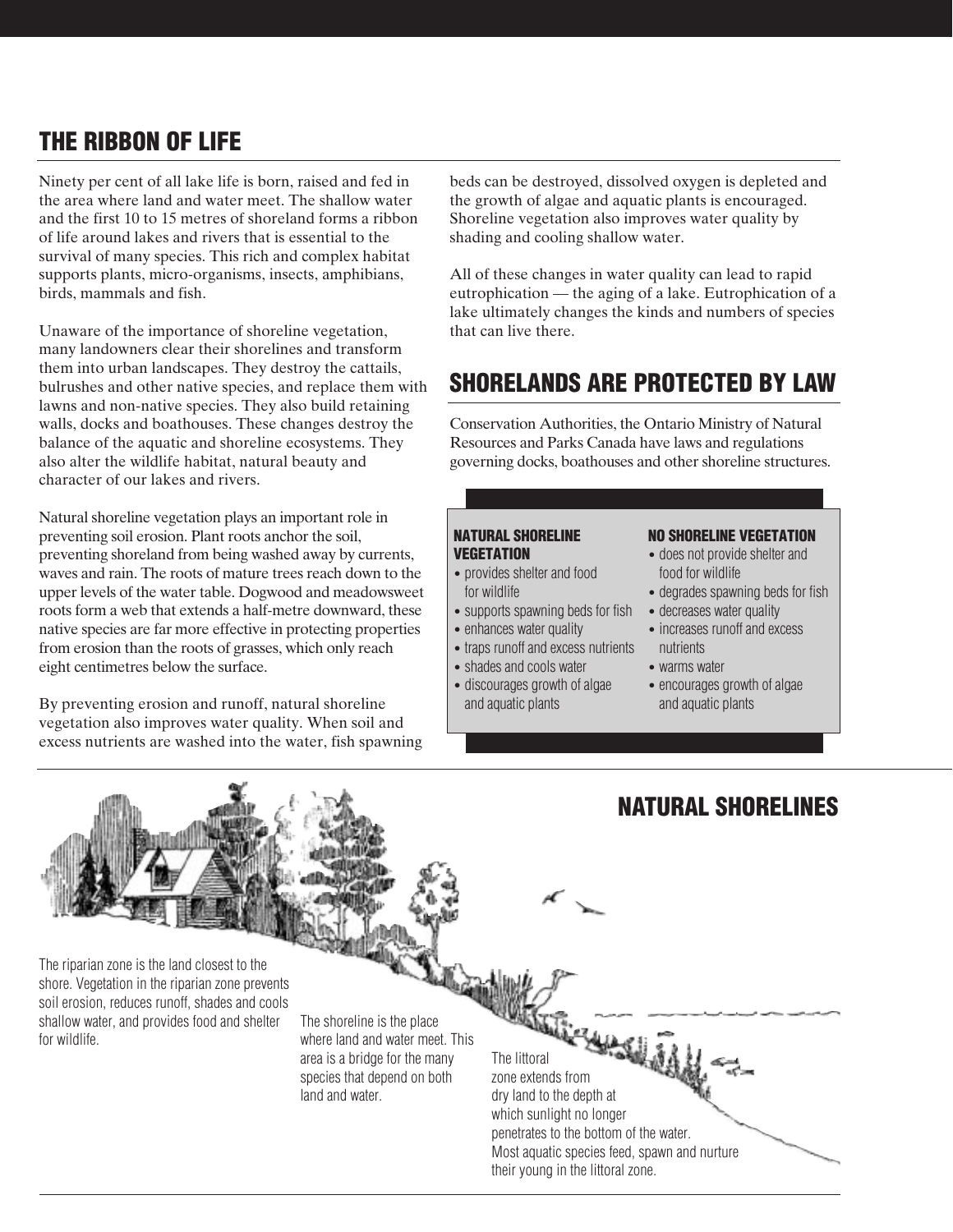

Many municipalities are also taking steps to protect shorelines through their official plans and zoning bylaws, which limit the type and location of shoreline structures.

Failure to comply with these laws can be expensive for ndowners and developers, who may face fines and be required turn areas to their natural states if they make changes to nes without permits.

Canada Fisheries Act, it is illegal to alter or destroy fish habitat. uld lead to fines of up to \$1 million or three years' as well as court orders to return areas to their natural states.

# **WHAT CAN BE DONE TO RESTORE SHORELINES?**

Shoreline alterations can devastate aquatic life found in the littoral zone.

Fortunately, the degradation of shorelines can be reversed. More cottagers and landowners are learning about the value of natural shorelines. They are leaving the lawnmower at home, planting native plants and restoring shorelines.

How you protect or restore a shoreline depends on the conditions of the site and the energy and resources of the owner. There are four main strategies to choose from:

# **D** PRESERVATION

When purchasing a lakefront property, a natural shoreline is retained and access to the lake is designed to avoid shoreline damage.

# **<sup>2</sup>** NATURALIZATION

Degraded shorelines are left alone to return to their natural state.

# **ENHANCEMENT 3**

Native species are planted and non-native species are removed.

# $\mathbf 3$  restoration

**2** Cleared areas are planted with native species.